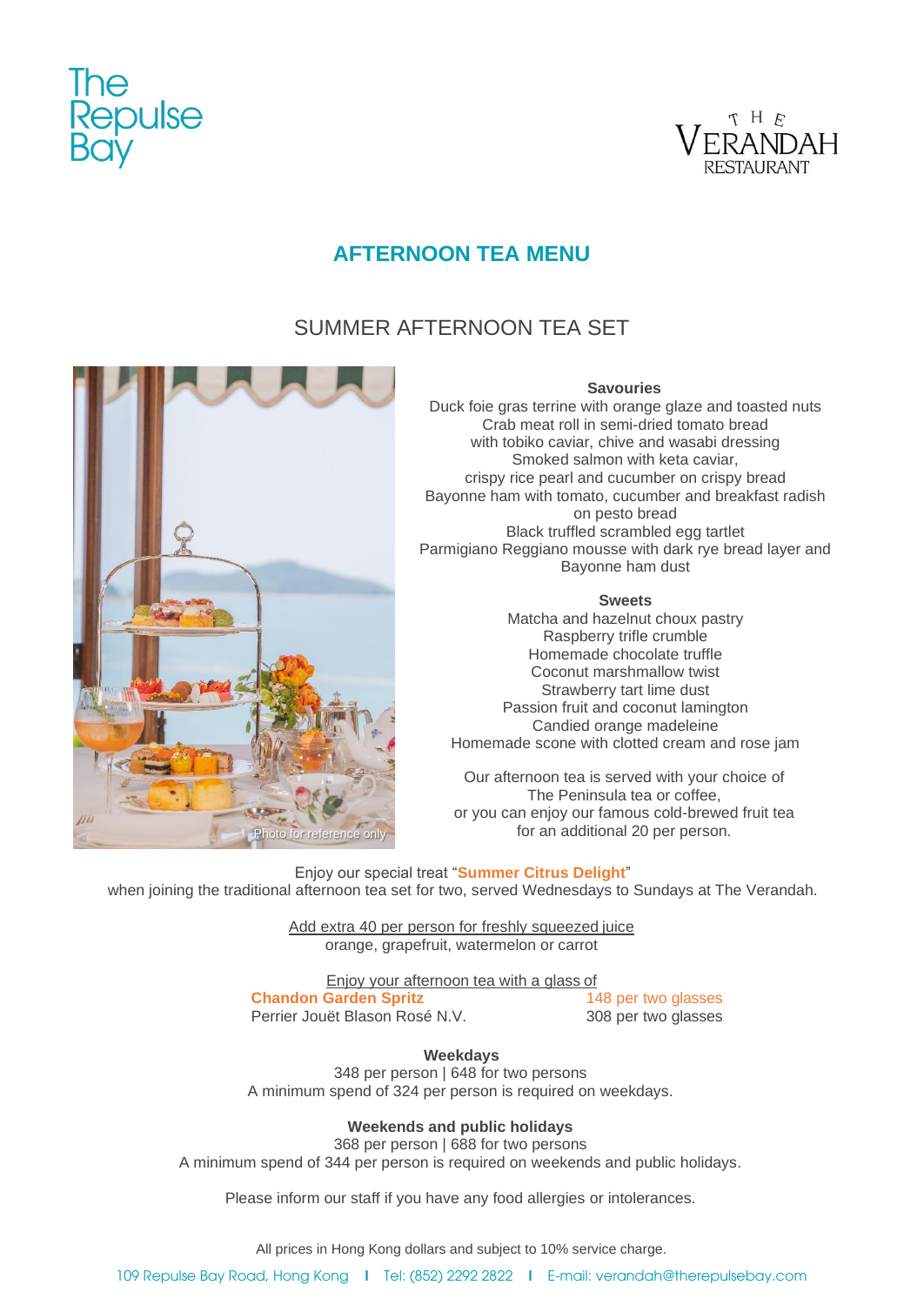



# **AFTERNOON TEA MENU**

## SANDWICHES AND PASTRIES

| Homemade scones                                                                                                           |     |
|---------------------------------------------------------------------------------------------------------------------------|-----|
| with clotted cream and jams                                                                                               | 148 |
| Assorted tea sandwiches                                                                                                   | 148 |
| Assortment of tea pastries and berries tart                                                                               | 148 |
| The BLT sandwich<br>Butter lettuce, tomatoes, whole strips of bacon and garlic mayonnaise<br>on toasted multi-grain bread | 168 |
| The Repulse Bay panini<br>Roasted chicken, bacon, cheddar cheese, tomatoes,<br>fried egg and mayonnaise with French fries | 208 |
|                                                                                                                           |     |

Sandwiches and pastries are available on weekdays only.

Please inform our staff if you have any food allergies or intolerances.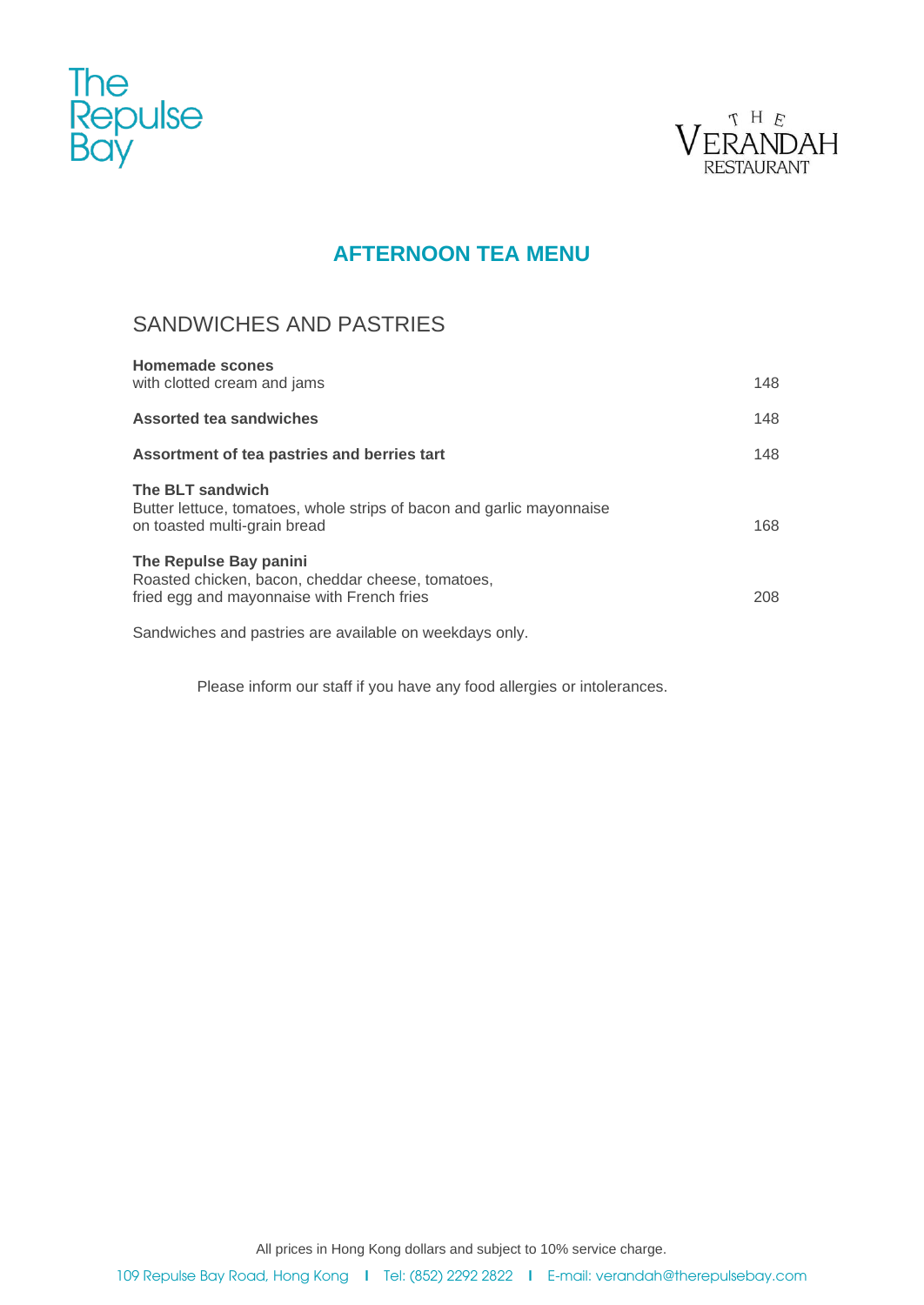



# **THE PENINSULA TEA TASTING EXPERIENCE**

The Peninsula's signature teas are made from the finest selected leaves from across the teagrowing map produced in the region concerned during the year. keeping in mind the flavour, freshness and taste. ''All our teas are hand-picked and sustainably manufactured"



## COLD-BREWED FRUIT TEA

Cold-brewing involves infusing the dried tea leaves in water for eight to twelve hours in the refrigerator to extract all the natural tea flavour.

## **Blueberry Hibiscus Black Tea 78 and 78 and 78 and 78 and 78 and 78 and 78 and 78 and 78 and 78 and 78 and 78 and 78 and 78 and 78 and 78 and 78 and 78 and 78 and 78 and 78 and 78 and 79 and 79 and 79 and 79 and 79 and 79**

A wonderful fragrant tea. The delicate flavours of blueberry laced with tangy taste of hibiscus.

## SELECTED TEA

### **Cinnamon and Almond Black Tea** 58

Bright and perfectly balanced flavour of almond blended with exotic cinnamon and black tea give you an intense tasting flavour tea.

Food pairing recommendation

A nutty black tea good enough to eat, it pairs beautifully with teatime essentials like scones, cakes and biscuits, creamy dessert and middle eastern spices. Can be consumed with or without milk.

### **Alphonso Mango Tea** 58

A blend of hand-picked teas from Assam and South India infused with mango.

### Food pairing recommendation

It pairs beautifully with fruity pastries, citrus and basil, fish, seafood, chicken. Can be consumed with or without milk.